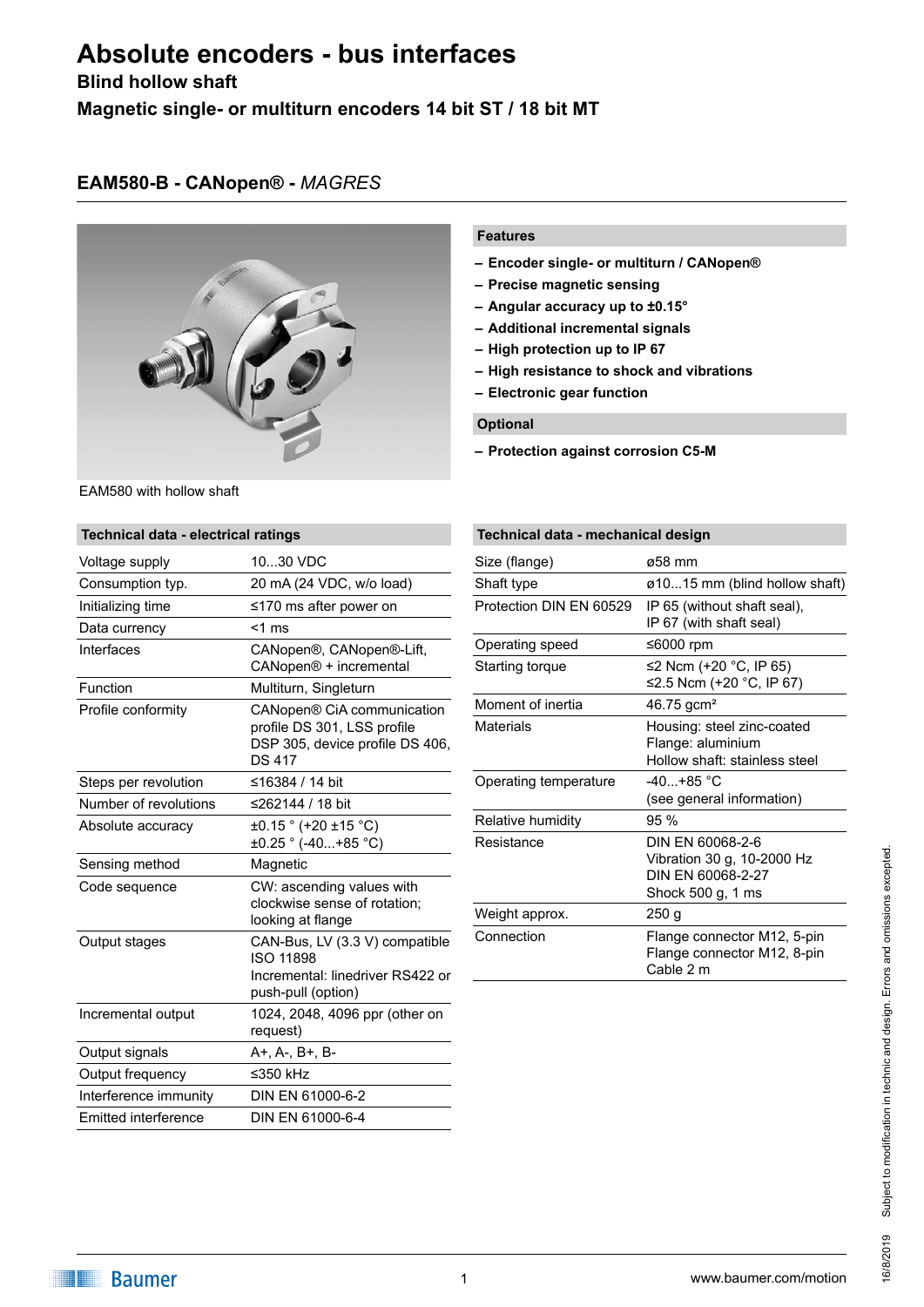# **Absolute encoders - bus interfaces Blind hollow shaft Magnetic single- or multiturn encoders 14 bit ST / 18 bit MT**

**EAM580-B - CANopen® -** *MAGRES*



\* Only available for CANopen with incremental signals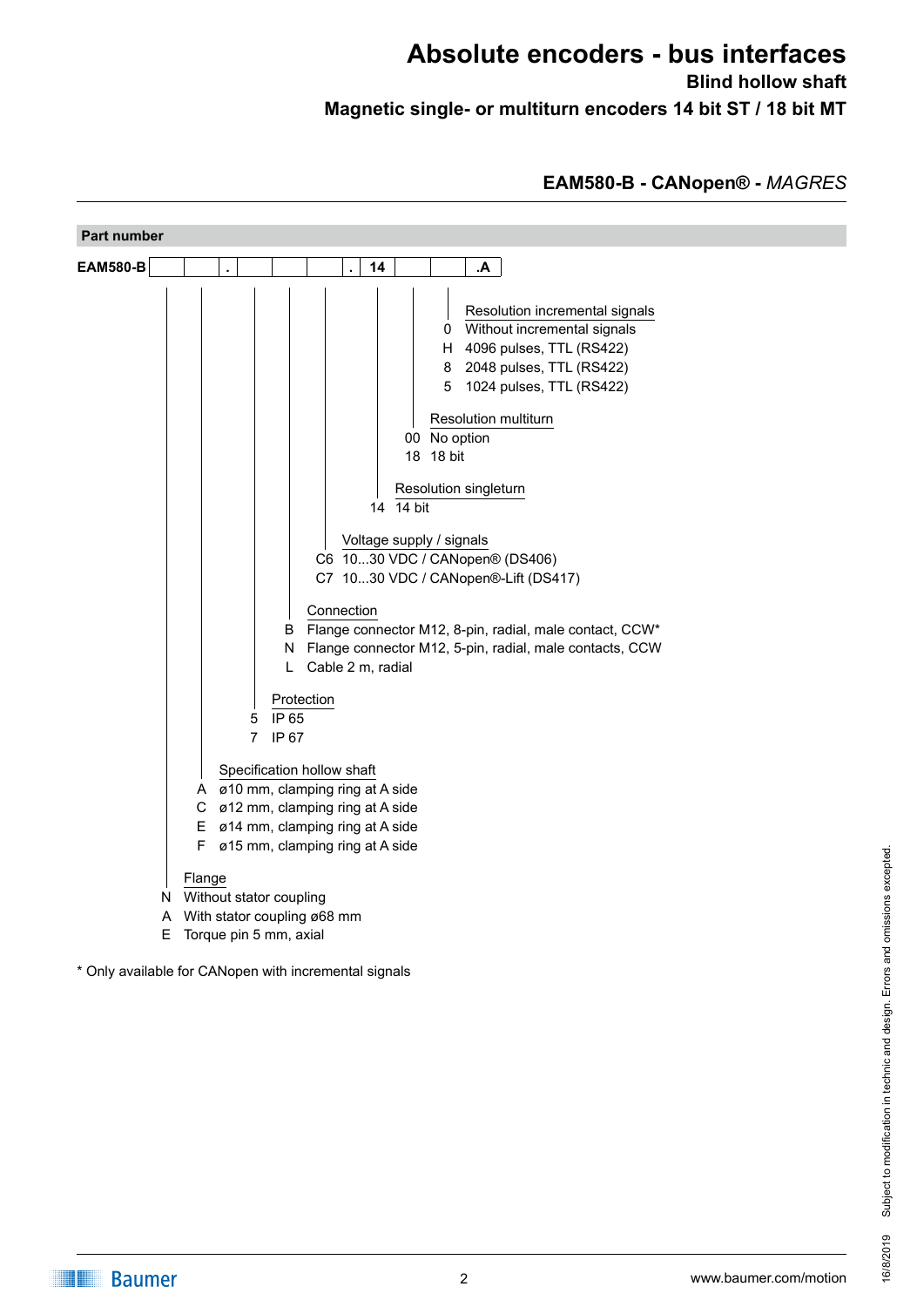# **Absolute encoders - bus interfaces**

**Blind hollow shaft**

**Magnetic single- or multiturn encoders 14 bit ST / 18 bit MT**

# **EAM580-B - CANopen® -** *MAGRES*

# **Accessories**

| <b>Connectors and cables</b> |                                                                               |  |
|------------------------------|-------------------------------------------------------------------------------|--|
| 11046264                     | Female connector M12, 5-pin, straight,<br>shielded, 2 m cable                 |  |
| 11046266                     | Female connector M12, 5-pin, straight,<br>shielded, 5 m cable                 |  |
| 10127844                     | Female connector M12, 8-pin, straight,<br>shielded, 2 m cable                 |  |
| 11201509                     | Cable with male/female M12, 5-pin, straight,<br>A-coded, 2 m (ESG 34C/KSG34C) |  |
| 11201520                     | Cable with male/female M12, 5-pin, straight,<br>A-coded, 5 m (ESG 34C/KSG34C) |  |

# **Terminal assignment**

# **Cable**

for connection reference **-L**

|                                                      | Core colour W/o incremental | With incremental |
|------------------------------------------------------|-----------------------------|------------------|
| white                                                | 0 V                         | 0 V              |
| brown                                                | $+Vs$                       | $+Vs$            |
| green                                                | CAN H                       | CAN H            |
| yellow                                               | CAN L                       | CAN L            |
| grey                                                 | CAN GND                     | A+               |
| pink                                                 | n.c.                        | А-               |
| blue                                                 | n.c.                        | B+               |
| red                                                  | n.c.                        | B-               |
| Screen: connected to housing                         |                             |                  |
| Cable data: $4 \times 2 \times 0.14$ mm <sup>2</sup> |                             |                  |

# **Flange connector M12, 5-pin**

| for connection reference -N |                 |
|-----------------------------|-----------------|
| Pin                         | W/o incremental |
| 1                           | CAN GND         |
| 2                           | $+Vs$           |
| 3                           | 0 V             |
| 4                           | CAN H           |
| 5                           | CAN L           |
|                             |                 |



#### **Flange connector M12, 8-pin** for connection reference **-B**

| Pin                   | With incremental |
|-----------------------|------------------|
| $\mathbf 1$           | 0 <sub>V</sub>   |
| $\overline{2}$        | $+Vs$            |
| $\overline{3}$        | CAN_H            |
| $\overline{4}$        | CAN_L            |
| $\overline{5}$        | $A+$             |
| $6\phantom{1}6$       | A-               |
| $\overline{7}$        | B+               |
| 8                     | $B -$            |
| 5<br>6<br>4<br>8<br>З |                  |

1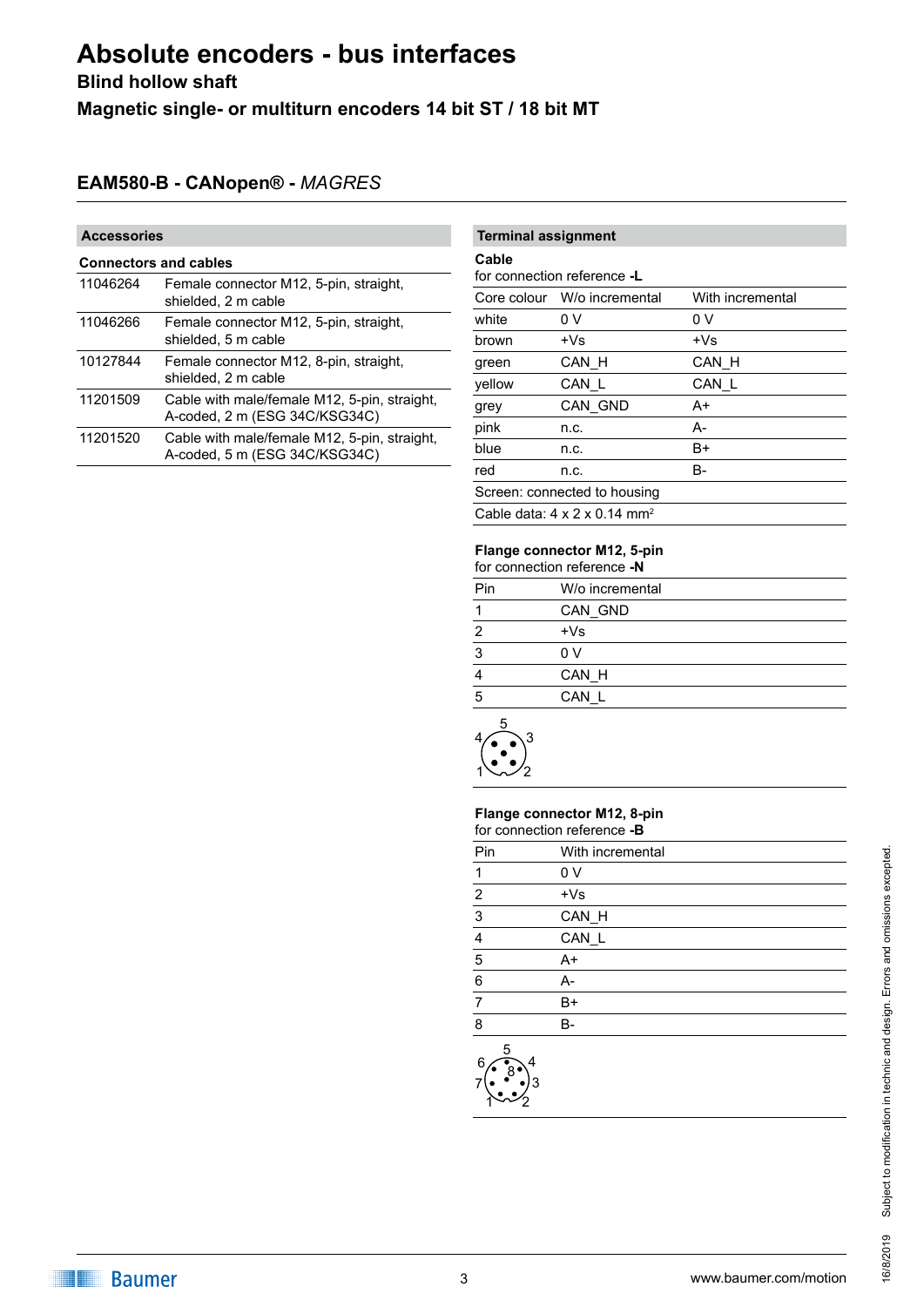# **Absolute encoders - bus interfaces Blind hollow shaft Magnetic single- or multiturn encoders 14 bit ST / 18 bit MT**

#### **Output signals**

Incremental signals: clockwise rotating direction when looking at flange.

| $A+$  | 10<br>--------<br><b>CONTRACTOR</b><br>n.                                                                                                  |
|-------|--------------------------------------------------------------------------------------------------------------------------------------------|
| А-    | ---<br>.<br>$\sim$<br>$-$<br><b>STATE</b><br>an Ford and<br>×.<br>m<br>m<br>.<br>$\sim$<br><b>Contract Contract</b><br><b>COLLA</b>        |
| B+    | <b>Contract Contract</b><br>m.<br>- 11<br>$\sim$<br>---------<br>--<br>do a mark and a<br>a biocondo a a b<br>the product of the party and |
| $B -$ | ---<br>$= 100$<br>.<br>.<br>11<br>$\sim$<br>.<br>$\cdots$<br>$\cdots$<br>. .<br>$\sim$                                                     |

## **General information**

Self-heating interrelated to speed, protection, attachment method and ambient conditions as well electronics and supply voltage must be considered for precise thermal dimensioning. Self-heating is supposed to approximates 6 K (IP 65 protection) respectively 12 K (IP 67 protection) per 1000 rpm. Operating the encoder close to the maximum limits requires measuring the real prevailing temperature at the encoder flange.

# **EAM580-B - CANopen® -** *MAGRES*

| <b>CANopen® features</b> |                                                               |  |
|--------------------------|---------------------------------------------------------------|--|
| Operating modes          | Timer-driven (Event-Time)<br>Synchronously triggered (Sync)   |  |
| Node                     | Heartbeat                                                     |  |
| Monitoring               | Node guarding                                                 |  |
| Programmable             | Operating modes                                               |  |
| parameters               | <b>Total resolution</b>                                       |  |
|                          | Scaling                                                       |  |
|                          | Electronic gear function                                      |  |
| Diagnosis                | Multiturn sensing                                             |  |
|                          | Position error                                                |  |
|                          | Temperature exceeding                                         |  |
|                          | Speed exceeding                                               |  |
| Default                  | 50 kbit/s, Node ID 1 (DS406)<br>250 kbit/s, Node ID 4 (DS417) |  |
|                          |                                                               |  |
| <b>Trigger level</b>     |                                                               |  |
| <b>RS422</b>             |                                                               |  |
| Output level High        | $>2.3$ V                                                      |  |
| Output level Low         | $<$ 0.5 V                                                     |  |
| Load                     | $<$ 20 mA                                                     |  |
| <b>Push-pull</b>         |                                                               |  |
| Output level High        | ≥+VS -2.2 V                                                   |  |
| Output level Low         | < 0.7 V                                                       |  |

Applies to standard cable lengths up to 2 m, for longer cables the voltage drop must be taken into account.

Load <20 mA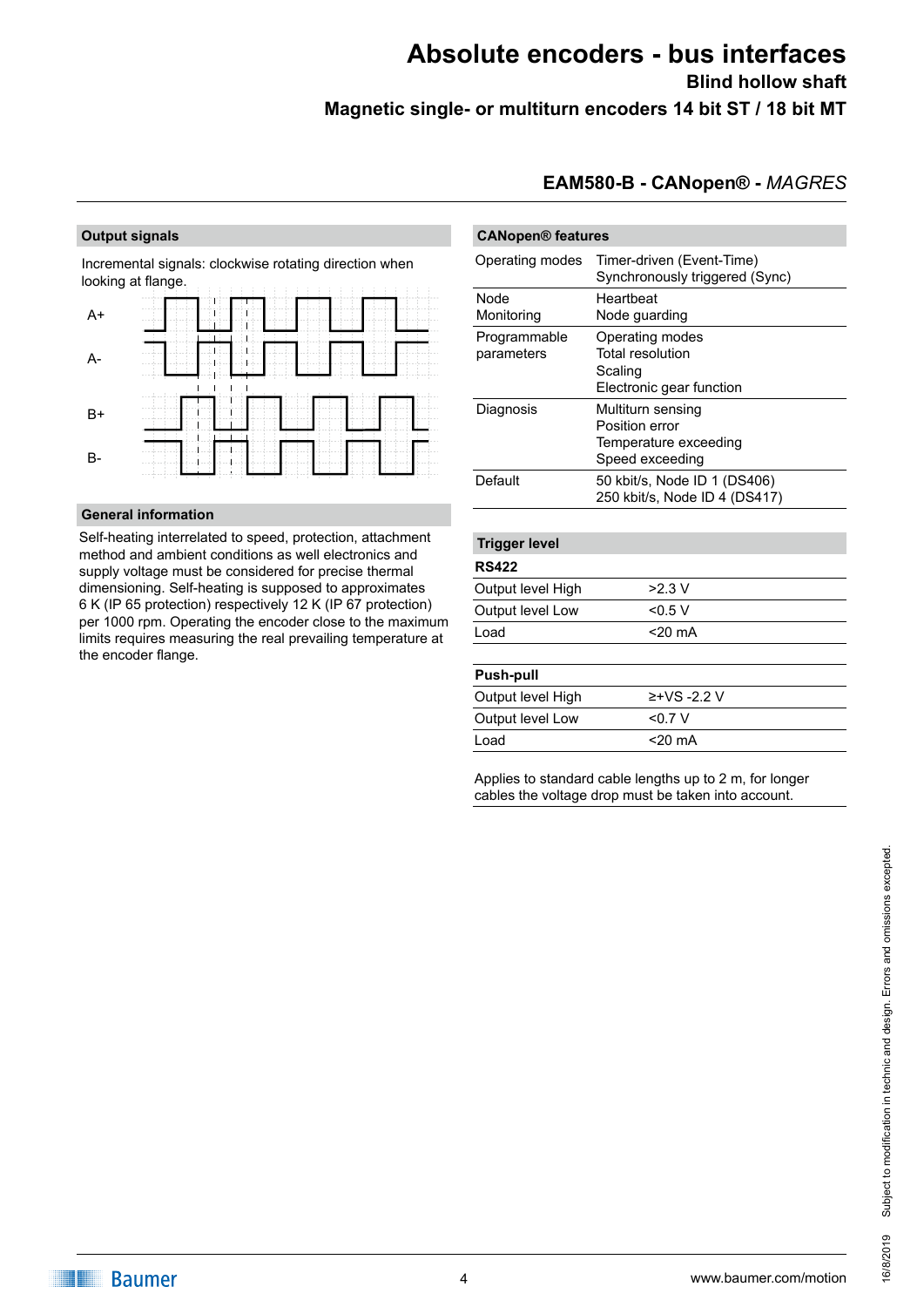# **Absolute encoders - bus interfaces**

# **Blind hollow shaft**

**Magnetic single- or multiturn encoders 14 bit ST / 18 bit MT**

# **EAM580-B - CANopen® -** *MAGRES*

## **Dimensions**

# **EAM580, cable with stator coupling EAM580, M12 with stator coupling**



# **EAM580, cable w/o stator coupling EAM580, M12 w/o stator coupling**